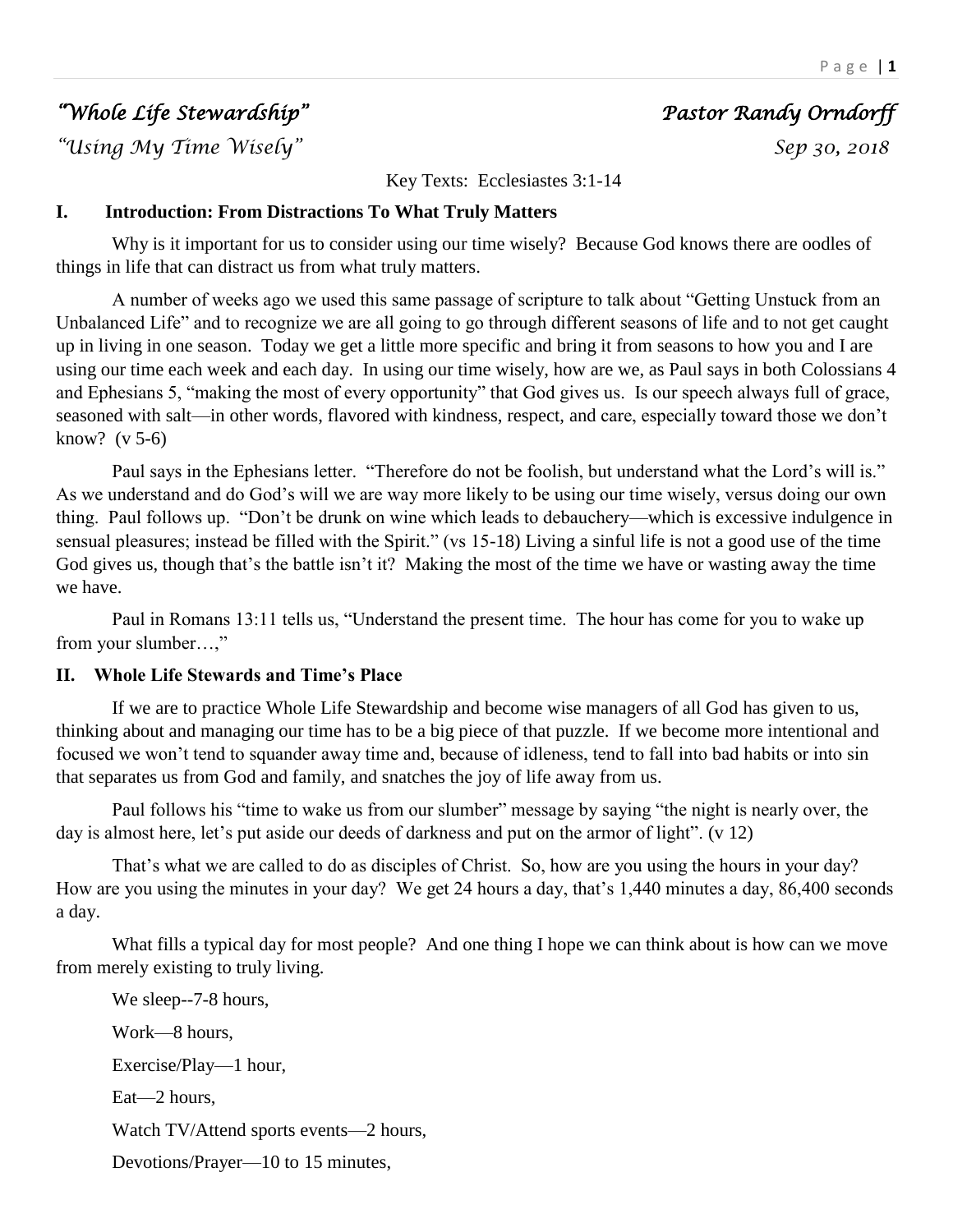Spend time with friends/family-Maybe eating/playing—1 hour,

Planning your day/month—10 minutes—but how important is it to plan your day or month if you and I are going to use our time wisely? Know what I did on our flight to hike Mt. Whitney? Spent 4 hours planning for the next 6 months.

Rest—1 hour—everyone needs a little time to rest. To get up from your desk and walk a bit, or catch a short cat nap, or even a Sunday afternoon nap.

#### **III. The Issue of Sabbath Rest**

And how about Sabbath Rest? Is that part of how you are using your time wisely? Does Sabbath even factor into that equation, or that planning? Six days God created. On the seventh God rested, and we are given those same instructions. "To honor the Sabbath and keep it holy" (Ex 20:8). Jesus said, "Don't get legalistic about that". If your donkey, or car, or truck or RV gets stuck in a ditch or creek don't leave it there. Get it out!

We've learned in Disciple Bible Study that Sabbath does not mean sitting around doing nothing. Even our Jewish friends start Sabbath—Friday night dinner, with Shabbat with a family meal around candles, food, wine. Sabbath can include time for worship and prayer, time with family and friends, recreational activities, arts and crafts, visiting with family, friends and neighbors. Just try to refrain from working. Rest! God did. God does. Do things that fill you up and replenish your soul.

Bake cookies or bread, do puzzles, read a book. Don't just get mad at the Redskins, Nationals or your favorite sports team on Sunday. It's a game! But, oh the emotions that can get wrapped up in a game! Trust me, I know. I sit next to my wife watching football!

Practicing Sabbath gives us time to rest, worship, relate, reflect, develop relationships with God and others. If we do not think about this, Sabbath will get away from us and then important pieces of our lives lose focus and begin to fall apart. We get into a rut. That happens until it is either too late or we recognize we have to get back to the basics of life.

### **IV. Being Intentional In How We Use Our Time**

What can you or I do to be more intentional about how we use our time? I normally take time Saturday evening to think about my coming week or month. I have a calendar and plot in details related to worship, work, time with family/friends, appointments, building ministry teams, time for exercise, haircuts, doctor appointments, time off and time for vacations. If I did not take some time to plan, then in all likelihood, I'd be planning to fail. I liken this to Financial Peace University. If you are in debt and it cripples you, you will never get out of debt until you have a plan. Most people who develop a plan and stick with the plan can get out of debt. And do you know what happens when you get out of debt? It will tend to lift the burden and give you more time that can be used for the more important things in life because you are not killing yourself working all the time to make money to pay the bills.

### **V. Dealing With the Unexpected**

Let's also think about those times when we have it all planned out and we get a phone call about a family member or friend's illness, or separation, or situation with a child. That tends to cause us to alter "our" plans, right? That's where we have to learn to adjust, be flexible, not to react, but to respond. I just think if we have thought through our week and month that when unexpected things happen we can respond more with grace and not so much with anxiety and angst.

And when it comes to all kinds of unplanned requests that can come up each day. Things that can be distractions, and in the workplace—productivity killers, here is a way to evaluate them.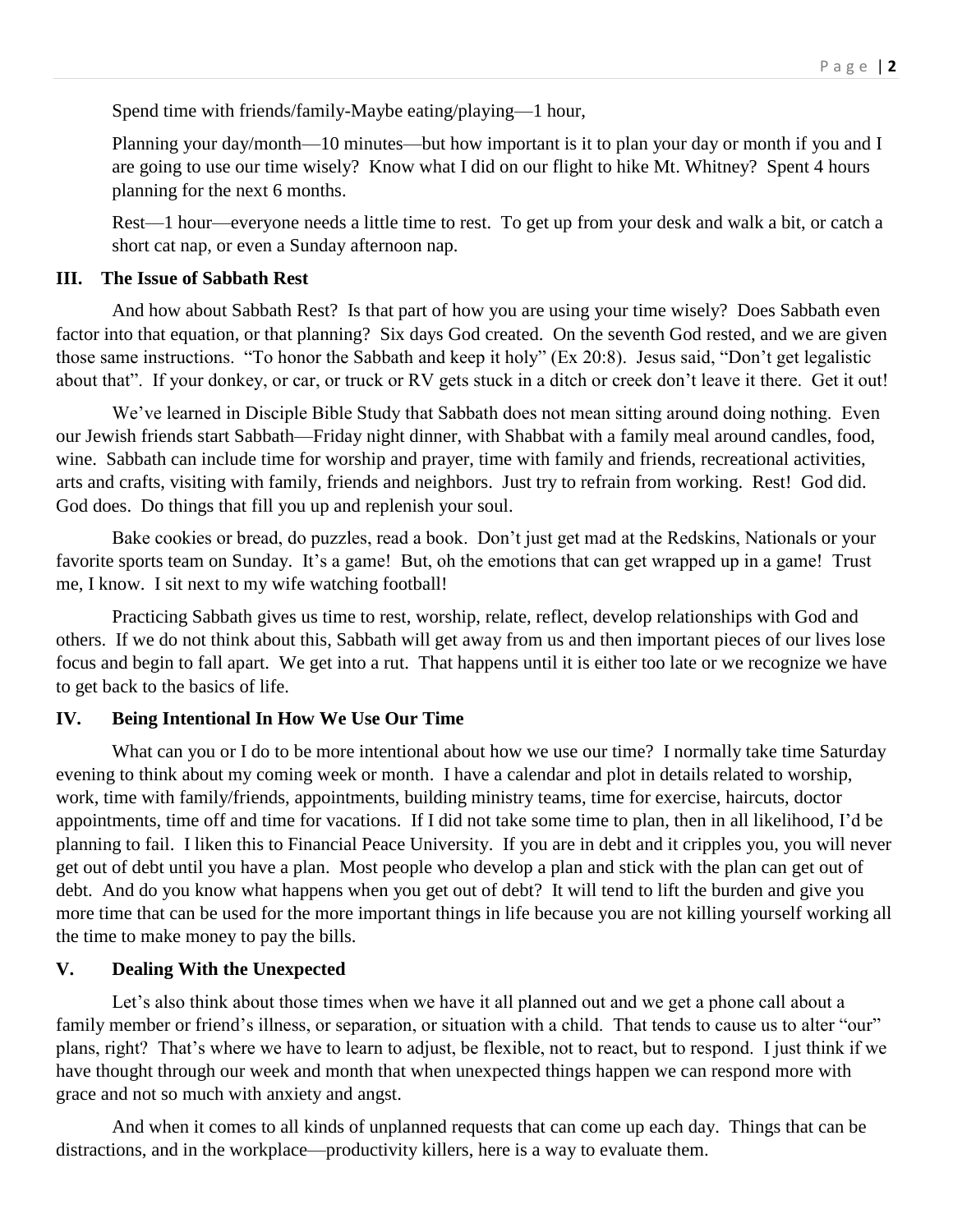- 1. **Does this need to be done at all?** Does this need to be done at all? Some things you may need to learn to say "no" to. This is as important as the things you know you need to say "yes" to and work on.
- 2. **Am I the only one who can do this?** Ask yourself, "Am I the only person who can do this?" It's ok to learn to delegate. Moses' father-in-law, Jethro, comes straight out and tells him what he is doing to try to care for the people was wrong and harming them and besides you'll kill yourself if you don't learn to train people and delegate the responsibility. And what I've learned, even though I've been criticized for sending someone else, is that I hog up all the blessings if I try to do it all. People in the world don't get this. They think they are getting second best if the lead pastor doesn't show up. That's not fair to the pastor, associate, or retired pastors, Stephen Ministers, small group leaders, or church family who care.

If any one of us tries to please everyone we will not have, at the end of the day, used our time wisely, we will not have shared ministry, and people will feel less cared for. None of us can just keep adding to our plate and being good stewards of how we manage our time and lives.

Moses was told to handle the more weightier matters.

3. **How urgent is this?** Ask yourself, how urgent is the task or the request? This helps you determine priorities. Some "urgent" requests may not need to go into your "urgent, got to go meet that need right" now list.

And then again, it might. You just have to ask that question and evaluate it.

Think of Queen Esther. She was one the king's wives. One of the king's men was upset with her cousin, Mordecai, who would not bow down to him. This ends up jeopardizing the fate of the whole Jewish people with a plan to kill them all.

Mordecai speaks to Esther who has become one of King Xerxes' wives and he urges her to go before the king, (at the risk of her own life because the king was to call on you, not you on him) and to beseech the king not to destroy her people, the Jews. And Mordecai asks this very profound and timely question of Esther.

"If you remain silent (and do nothing) relief and deliverance for the Jews will arise from another place, but you and your father's family will perish. And who knows but that you have come to royal position for such a time as this?" (Esther 4:14)

There are times, moments, when we need to step up and do something because the urgency of the moment and situation calls us to respond now. We might ask of ourselves as a church family "What is it God has brought us to in this moment in time?" That will be our discussion today at 4 at our Town Hall. What will the future of Culpeper UMC be? Congregants in the past have asked, "What is it you want us to do here, God?" What place have you brought us to? Is this our time to do something for Your Kingdom? Your people? Our children, our youth, our older adults? Our families? Are our families in danger from culture's influence, our culture's politics? I recently saw